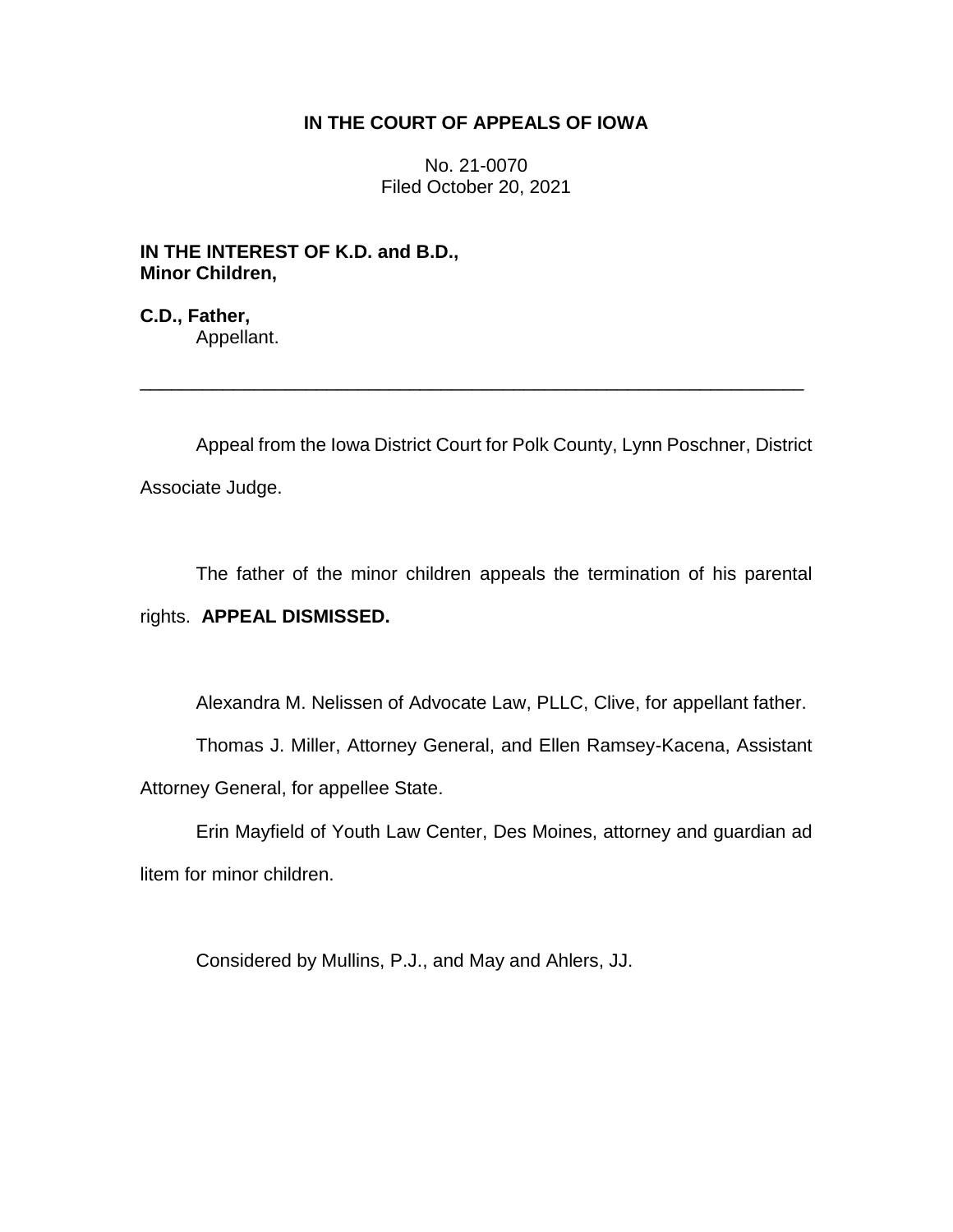**AHLERS, Judge.**

 $\overline{a}$ 

This case highlights the pitfalls of waiting until the last moment to meet a deadline. It involves a father appealing the juvenile court's order terminating his parental rights to his eight- and seven-year-old children.<sup>1</sup> Due to a missed filing deadline, we lack jurisdiction to hear the appeal and are required to dismiss it.

The details and timeline of the missed deadline are not disputed. The juvenile court issued its order terminating the father's parental rights on January 4, 2021. The father filed timely notice of appeal on January 17, 2021. *See* Iowa R. App. P. 6.101(1)(a) (requiring notice of appeal from an order terminating parental rights to "be filed within fifteen days after the filing of the order"). The filing of the notice of appeal triggered a fifteen-day deadline for the father to file his petition on appeal. Iowa R. App. P. 6.201(1)(b). If the deadline for filing the petition on appeal is not met, the appeal must be dismissed. Iowa R. App. P. 6.201(3).

As the notice of appeal was filed on January 17, the father's deadline for filing his petition on appeal was February 1. The father filed his petition thirty-two seconds after midnight on February 2. When the late filing was discovered, the supreme court ordered the father to submit a statement explaining why the appeal should not be dismissed. The father's attorney filed such a statement, asserting that the petition was completed by 9:30 p.m. on February 1, but the attorney's staff member experienced technical difficulties with the electronic document management system (EDMS) that prevented the document from being filed until thirty-two seconds after midnight on February 2. The supreme court ordered that

2

 $1$  The juvenile court also terminated the parental rights of the children's mother. She does not appeal.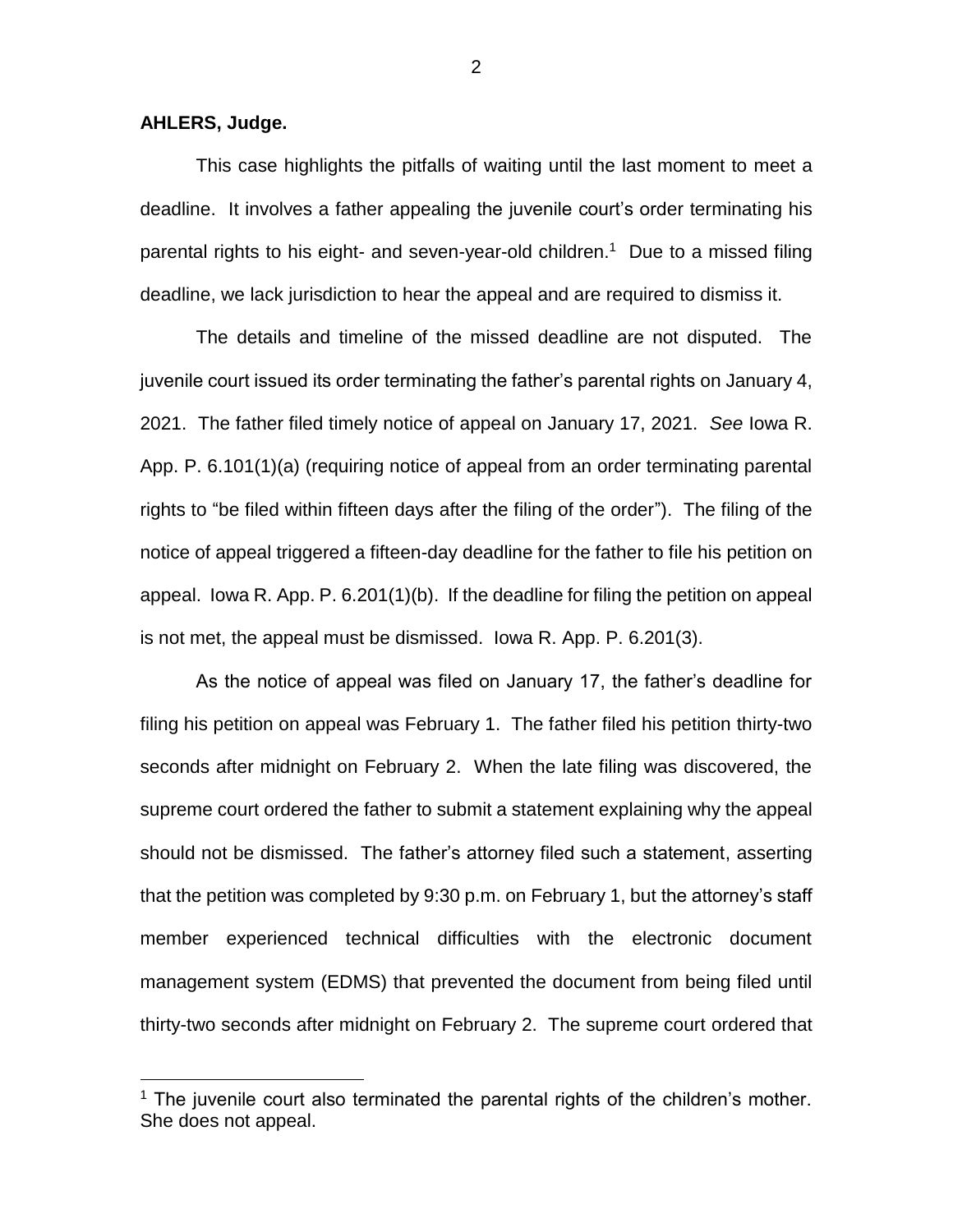the issue of whether the appeal should be dismissed because of untimely filing be decided with the appeal.

Before our supreme court's decision in *In re A.B.*, 957 N.W.2d 280 (Iowa 2021), the untimely filing of the petition on appeal would have ended the discussion. *See* Iowa R. App. P. 6.201(3); *see also Root v. Toney*, 841 N.W.2d 83, 87 (Iowa 2013) (noting our appellate "rules relating to time for appeal are mandatory and jurisdictional" (quoting *In re Marriage of Mantz*, 266 N.W.2d 758, 759 (Iowa 1978))). However, *A.B.* has added a wrinkle. Despite the express strictness of the rule, in *A.B.* our supreme court authorized granting a delayed appeal to give our appellate courts jurisdiction in some termination-of-parentalrights cases even when there is an untimely filing. 957 N.W.2d at 292. A delayed appeal is permitted "only where the parent clearly intended to appeal," "the failure to timely perfect the appeal was outside the parent's control," and "the resulting delay is no more than negligible." *Id.*

Here, it appears the three requirements set forth in *A.B.* are met, as the father clearly intended to appeal, the untimely filing of the petition was outside the father's control, and the thirty-two-second delay is negligible. As a result, a case can be made for allowing a delayed appeal in this case. However, two cautions lead us to conclude a delayed appeal is not warranted in this case.

The first caution comes from the Iowa Rules of Electronic Procedure. Those rules state that "[a] party's technical difficulty or the unavailability of EDMS does not excuse a party from complying with a jurisdictional deadline." Iowa R. Elec. P. 16.309(2)(a). If the express language of the rule were not enough to quell any

3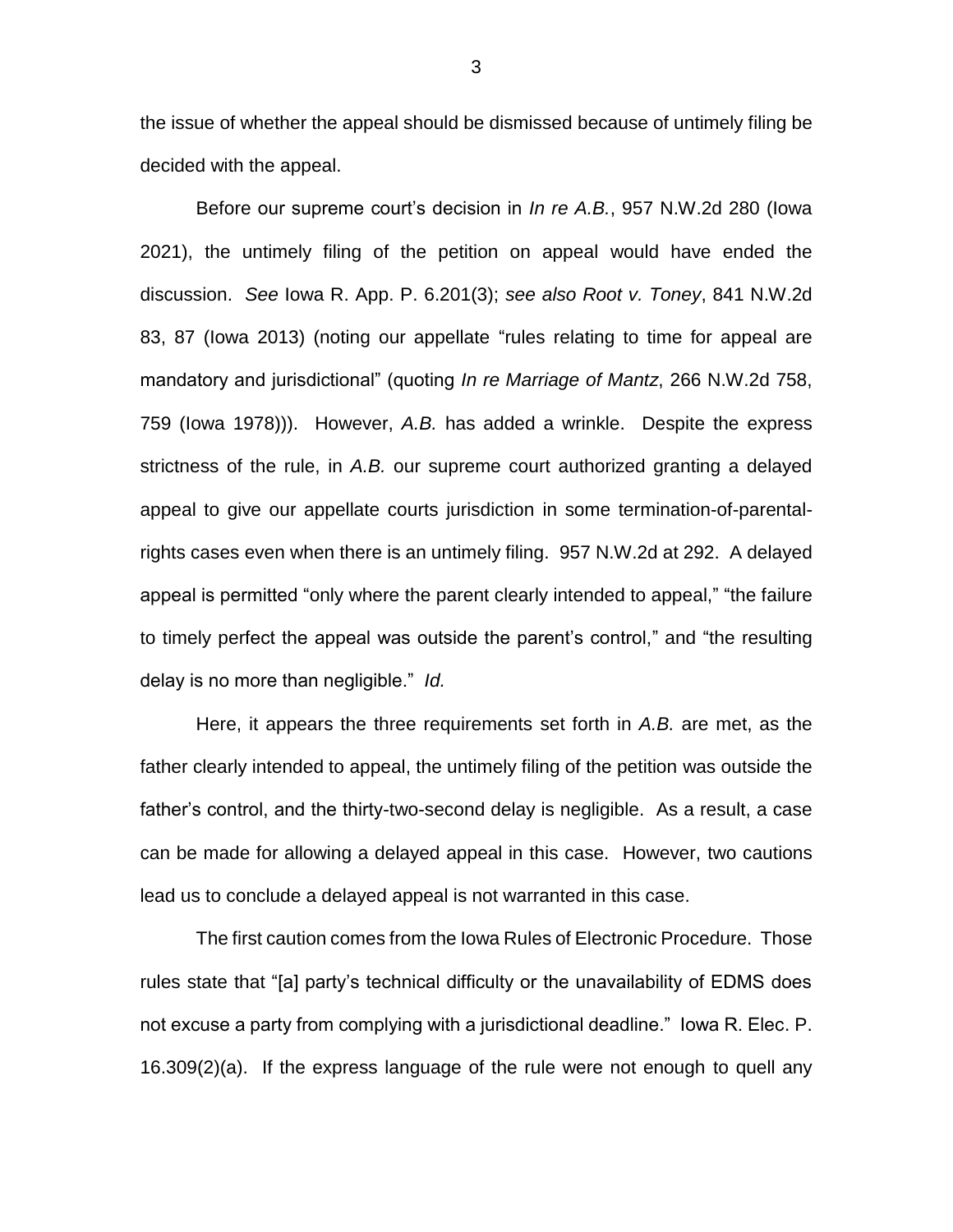notion that a delayed appeal is permitted in this situation, the comment to the rule is even more direct in warning against last-minute filings:

Electronic filing enables the filing of documents outside of normal business hours. A document filed before midnight on the date the filing is due is considered timely filed. *Filers are cautioned, however, not to wait until the last moment to file documents electronically as EDMS may not always be available.* Just as a jurisdictional deadline cannot be extended for a filer, who—due to vehicle or traffic problems, for example—arrives at the courthouse moments after the clerk of court office has closed, *jurisdictional deadlines cannot be extended for the filer who encounters system or other technical difficulties between the time of close of business and a midnight filing deadline.*

Iowa R. Elec. P. 16.309 cmt. (emphasis added). The situation cautioned against in the rule and its comment is exactly what happened here. The filer waited until the last moment—between the close of business and a midnight filing deadline to attempt to electronically file a document to meet a jurisdictional deadline. EDMS was purportedly unavailable, so the deadline was missed. By the plain language of rule 16.309(2)(a), any technical difficulties experienced by the father do not excuse him from complying with the jurisdictional deadline.

The second caution is found in *A.B.* itself. In *A.B.*, the court recognized the availability of a delayed appeal in a termination-of-parental-rights case when the petition on appeal was filed two days after the deadline. 957 N.W.2d at 289. The late filing resulted from the parent's counsel's failure to calendar properly the deadline "due to required quarantining and working from home after her daughter tested positive for COVID-19." *Id.* at 293. In recognizing and granting the delayed appeal, however, the supreme court cautioned that attorney errors would not necessarily warrant a delayed appeal because doing so "would effectively write our 'no extensions' provision out of the rules, *which we have no intention of doing*."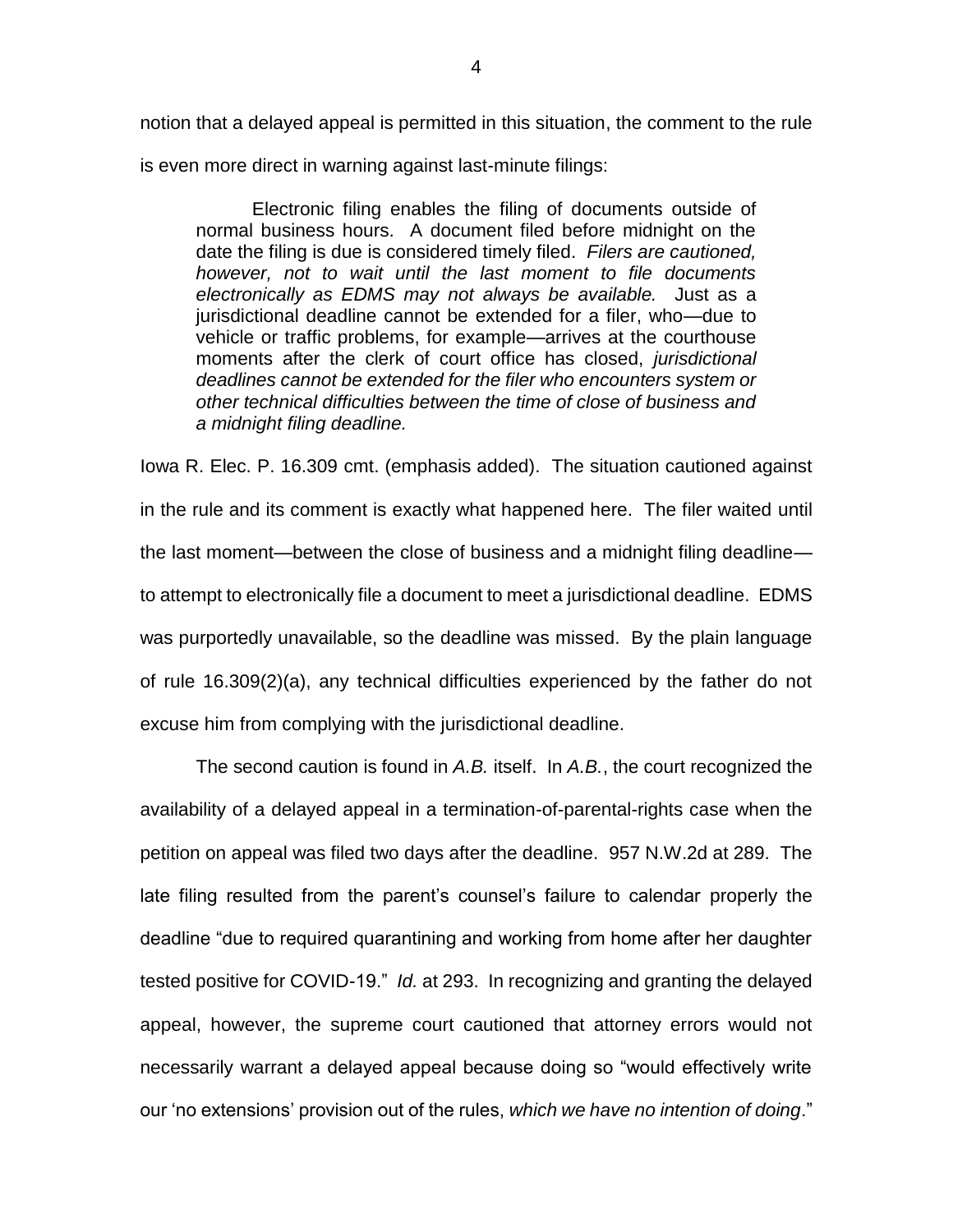*Id.* n.4 (emphasis added). The supreme court then explained that it was granting the delayed appeal because of the extenuating circumstances in the case that "involv[ed] the heightened quarantining practices required by the coronavirus" at the time, which was when Iowa was experiencing "some of its highest transmission rates, hospitalizations, and deaths." *Id.*

We interpret the holding in *A.B.* as imposing an extenuating-circumstances requirement together with the aforementioned requirements of intent to appeal, no fault of the parent, and negligible delay. In *A.B.*, those extenuating circumstances existed because of an unprecedented global pandemic with resulting disruption and risk caused by spikes in infection rates when the attorney's mistake was made. *See id*.We do not mean to suggest that only COVID-related excuses will suffice, but *A.B.* makes it clear the circumstances must be extenuating to some degree.

Here, we have no such extenuating circumstances. Instead, we have fairly predictable and foreseeable circumstances of an attorney waiting until the last moment to meet a jurisdictional filing deadline and running into technology problems. The fact that this scenario is used as an example in our rules of electronic procedure as an occurrence that does not excuse a late filing demonstrates how this is not an extenuating circumstance.

We are mindful of the fact that the delay here—a mere thirty-two seconds is the epitome of a negligible delay. However, if we were to grant a delayed appeal on that basis alone, without the showing of extenuating circumstances found in *A.B.*, it would naturally lead to a need to figure out where to draw the line in future cases with no extenuating circumstances. Is an hour too long? A day? A week? Our rules of appellate procedure have already drawn that line. It is fifteen days

5